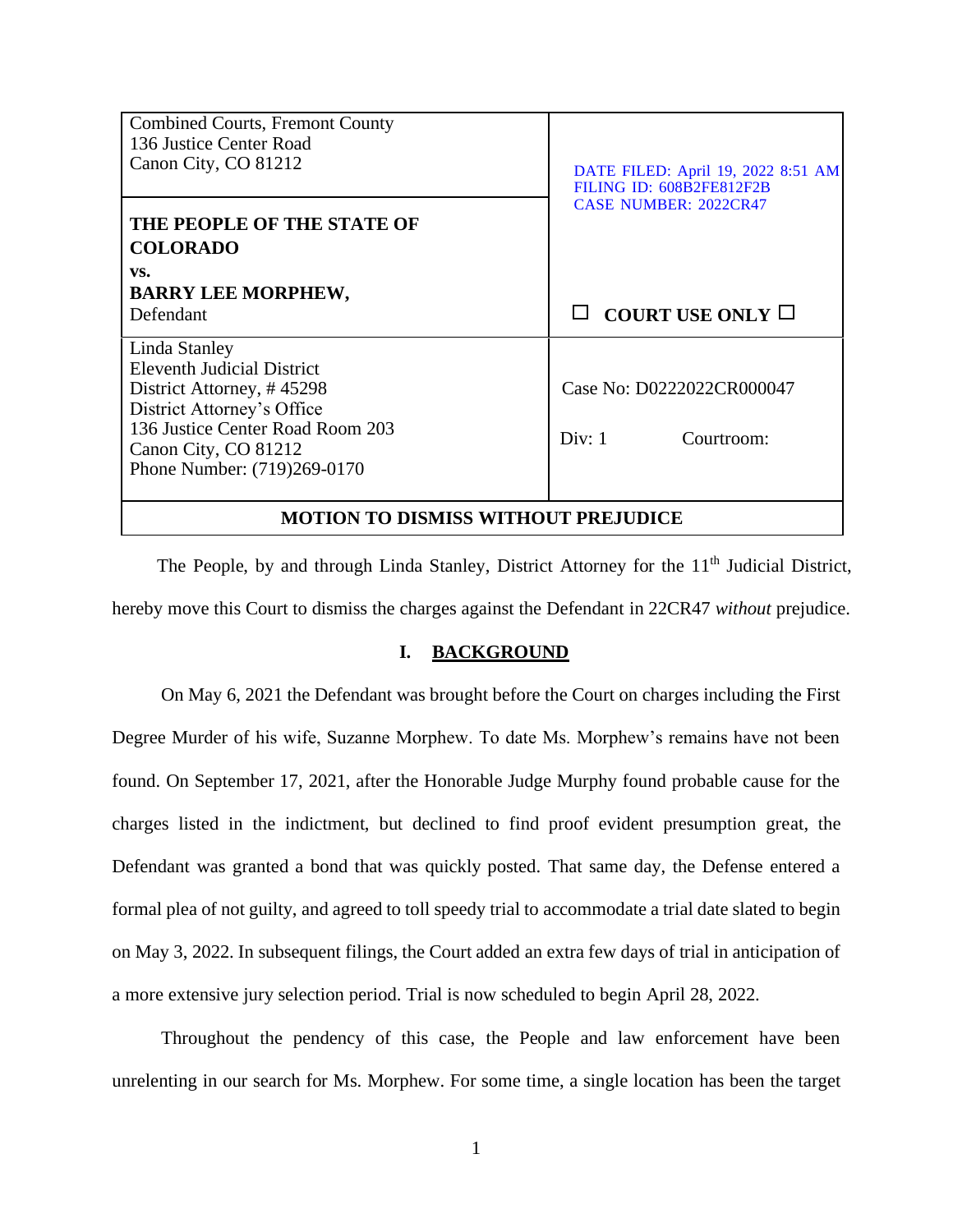of ongoing investigation. For the reasons expressed below, the People have a good faith reason to believe further investigation into this matter is essential to answering the most consequential question presented by this case. As this search cannot be accomplished in the coming weeks due to weather and snowpack conditions, the People respectfully ask this Court to dismiss the current indictment against the Defendant without prejudice.

#### **II. AUTHORITY**

### **a. Discretion to Dismiss Pending Criminal Actions**

The Prosecution has the constitutional power to exercise its discretion in deciding which of several possible outcomes to pursue in a criminal case. *People v. Lichtenstein,* 630 P.2d 70 (Colo. 1981), citing *Meyers v. District Court,* 518 P.2d 836 (Colo. 1974). Specifically, the decision to charge a suspect, consent to a deferred prosecution, or requesting dismissal are matters within the district attorney's sole discretion. "The district attorney is part of the executive branch, and his discretion in requesting dismissal is governed by practical considerations." *Lichtenstein,* 630 P.2d 70 quoting *People v. District Court,* 527 P.2d 50 (Colo. 1974).

At common law, the prosecution has the unilateral authority to dismiss criminal charges through the entry of *nolo prosequi. Id,* at 72. This authority was limited by the enactment of Crim.P. 48(a), which states in relevant part:

**"(a) By the State.** No criminal case pending in any court shall be dismissed or a nolle prosequi therein entered by any prosecuting attorney or his deputy, unless upon a motion in open court, and *with the court's consent and approval*. Such a motion shall be supported or accompanied by a written statement concisely stating the reasons for the action. The statement shall be filed with the record of the particular case and be open to public inspection. Such a dismissal may not be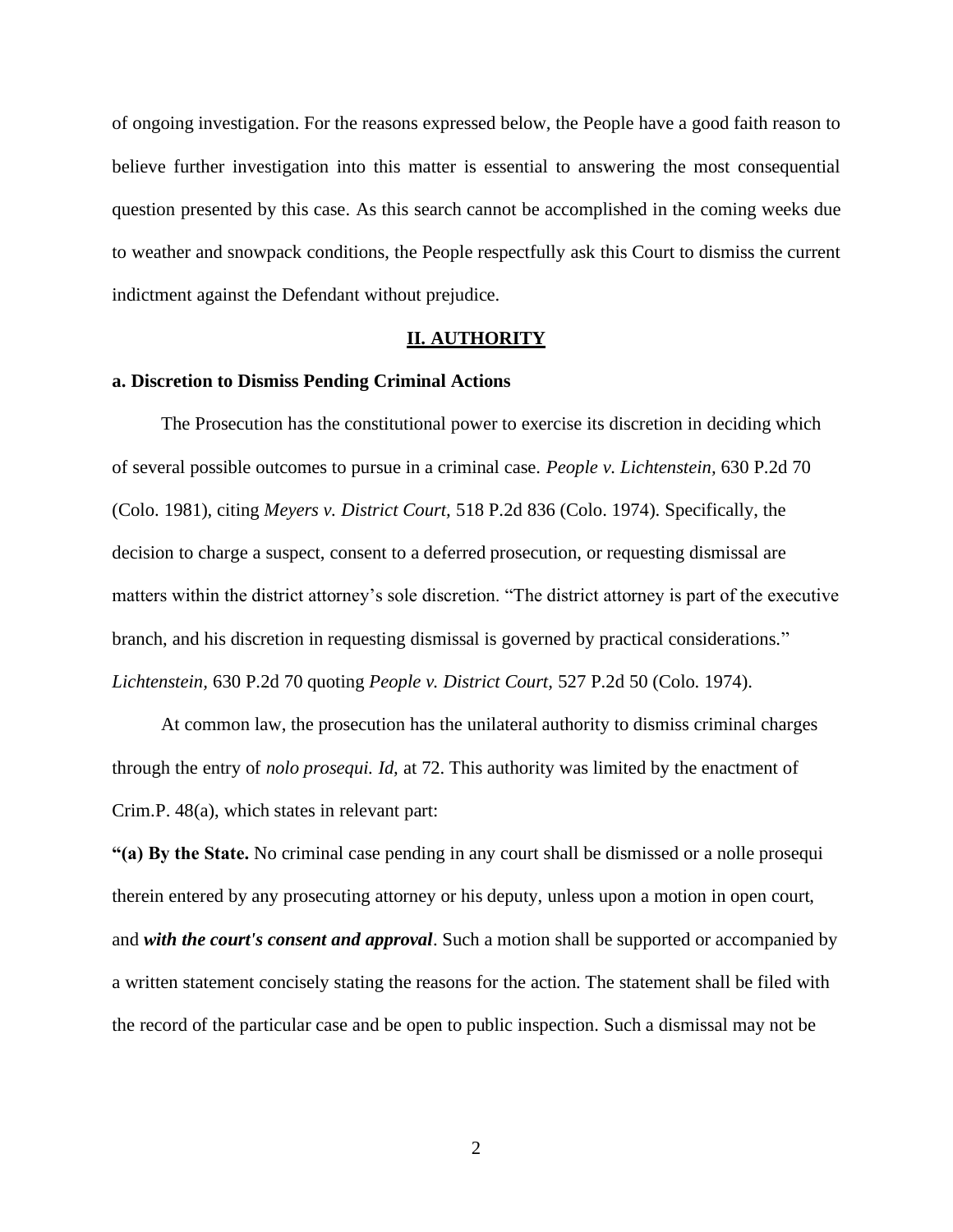filed during the trial without the defendant's consent." (Emphasis added). This statute parallels the Federal Rule Crim.P. 48(a).

This provision is intended to give the court some supervisory power over the prosecution for cases to the extent the interests of justice, as well as the interests of the defendant and society, are implicated. *Lichtenstein,* 630 P.2d 70. "Thus, in exercising its discretion in reviewing a motion to dismiss charges, the trial court should not serve merely as a rubber stamp for the prosecution's decision." *Id at 73.* Ultimately, while a court has discretion to deny a motion to dismiss, the circumstances are narrow, as the principles behind the separation of powers gives the People the sole power to prosecute crimes. *Id*, at 73; *see also People v. Zapatocky,* 869 P.2d 1234, 1244 (Colo. 1994)("[T]he decision to request dismissal of pending criminal charges is within the district's attorney's discretion, and this decision may not be controlled or limited by judicial intervention.") (citing, inter alia, *Lichtenstein*, 630 P.2d at 72). The trial court, however, should not arbitrarily substitute its own decision for that of the prosecution; rather, the court must exercise judicial restraint, and only act if the dismissal is clearly contrary to public interest. *Id.* A trial court's refusal to consent to dismissal of charges is only appropriate *where the evidence is clear and convincing that the interests of the defendant or the public are jeopardized by the refusal to prosecute*. *Id.* (Emphasis added). "Leave (to dismiss) will be granted if the government is without sufficient evidence to obtain a conviction or if dismissal is sought for some other bona fide reason that does not involve harassment of the defendant." *Id.* (quoting 3 Wright, Federal Practice and Procedure § 802 (formerly § 812)).

In evaluating this standard, the court must look to the reasoning behind the dismissal, and whether or not the decision to dismiss is made in good faith. The court in *Storlie,* later clarified that "[t]he prosecution is presumed to have acted in the best interest of the public unless it is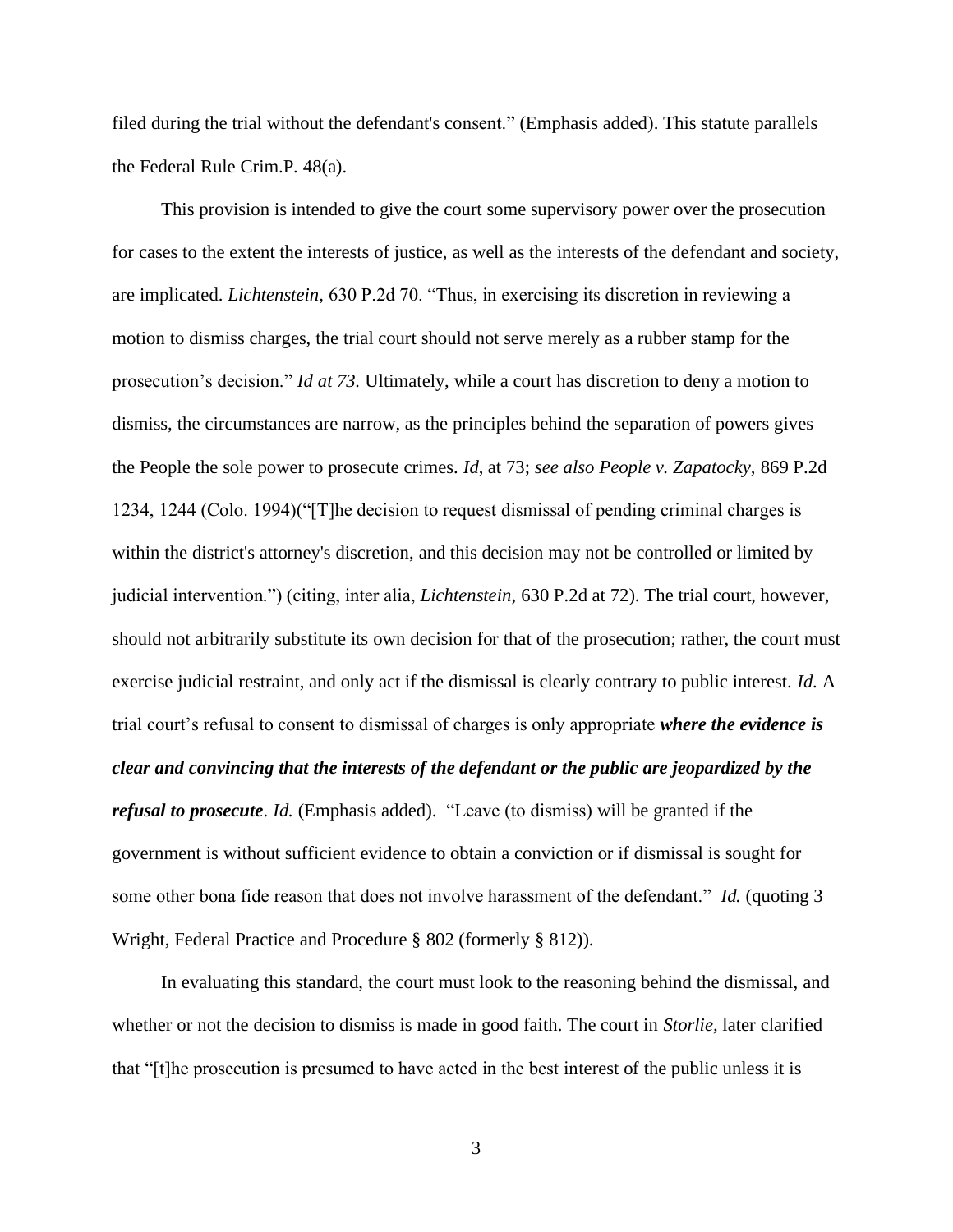shown that it acted in a manner inconsistent with good faith." *People v Storlie,* 327 P.3d 243 (Colo. 2014). *See, e.g., Rinaldi v. United States,* 98 S.Ct. 81 (1977) (holding that the trial court abused its discretion in denying a motion to dismiss without evidence of prosecutorial bad faith).

Examples of bad faith were adopted by the *Storlie* court to include "the prosecutor's acceptance of a bribe, personal dislike of the victim, and dissatisfaction with the jury impaneled." *Rice v. Rivera*, 617 F.3d 802, 811 (4th Cir. 2010); *see also United States v. Hamm*, 659 F.2d 624, 629–30 (5th Cir. 1981) ("[I]f it should appear that the prosecutor is motivated to dismiss because he has accepted a bribe or because he desires to attend a social event instead of attend upon the court in the trial of the case or because he personally dislikes the victim of the crime, the court should withhold leave."). Another example of bad faith would be, as was noted in *Lichtenstein*, the harassment of the defendant. *Storlie,* 327 P.3d 243, 248 (Colo. 2014). A trial court's denial of a motion to dismiss is reviewed under an abuse of discretion standard. *Lichtenstein,* 630 P.2d at 72.

This exercise in discretion to dismiss cases has been tested in many Colorado cases over the years. In *Lichtenstein,* the Supreme Court of Colorado considered whether a trial court abused its discretion by denying a motion to dismiss by the prosecution for a single severed count against a defendant, leaving the remaining count eligible for a jury, rather than a court trial. Specifically, the Court held "[i]n this case the dismissal of the lesser charge was a decision made by the prosecution to maintain its right to require a jury trial on the issue of sanity for the more serious of the two counts. The prosecution was attempting to obviate any potential conflict between two inconsistent statutory rights, and protect the People's interest in a jury trial on the issue of sanity for the class 3 felony, in accordance with the legislative intent of section 16-8- 105(2)." *Id.* at 73. The Court held that the trial court abused its discretion because the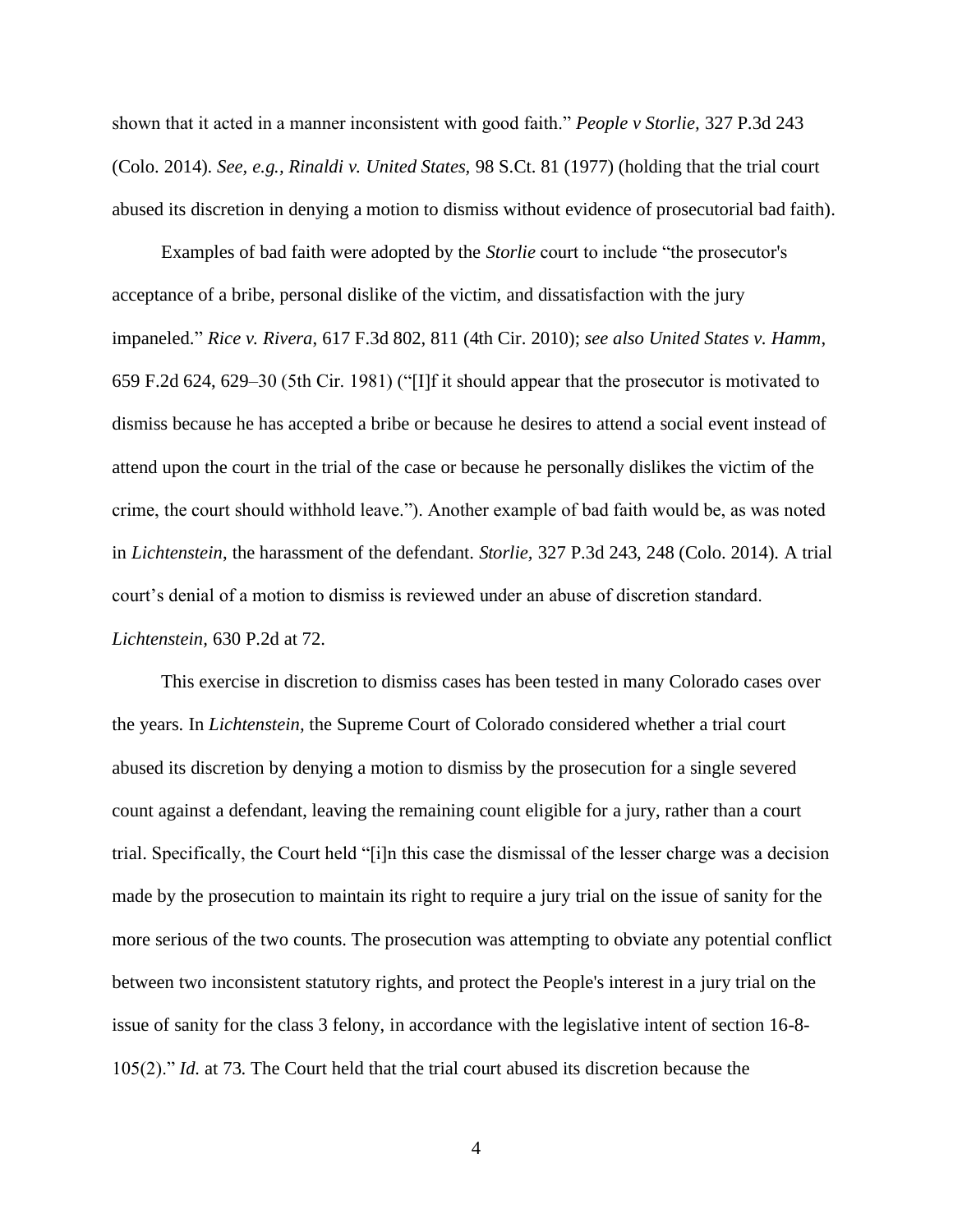prosecution's decision to dismiss the lesser count was as a "good faith exercise in prosecutorial discretion." *Id.*

Similarly, the Court in *Storlie* was asked to review a trial court's denial of a motion to dismiss charges of sexual assault on a child by the prosecution. *Storlie,* 327 P.3d 243 (Colo. 2014). The prosecution pointed to concerns they had with victim's memory, the credibility issues with a different CRE 404(b) victim, and competency issues with a key witness, the victim's mother. While the prosecution initially stated the victim did not object to the dismissal, a subsequent letter to the court authored by the victim revealed the opposite. The trial court, upon hearing the victim's objection, denied the prosecution's motion to dismiss. The Colorado Supreme Court made factual findings that "the prosecution in this case based its motion to dismiss the charges against Storlie on its candid assessment of the strength of the victim's and potential witnesses' testimony... This determination is the quintessential example of a good faith exercise of prosecutorial discretion." *Id* at 247.

Further, the Court could not find any basis for concluding that the prosecution acted in bad faith. The trial court argued that it properly exercised discretion by acting consistently with the victim's wishes and broader societal concerns, but these arguments were not relevant to the ultimate determination at hand. The Court held that "the discretion to dismiss lies with the prosecution, not the trial court. Therefore, the question is not whether there might be good reasons to deny the prosecution's motion to dismiss, as Respondent suggests. Rather, the question is whether the prosecution sought to dismiss the charges based on a good faith exercise of its discretion." *Id.* at 248. Accordingly, the Court found that the trial court abused its discretion in denying the prosecution's motion to dismiss the case in its entirety. *Id.*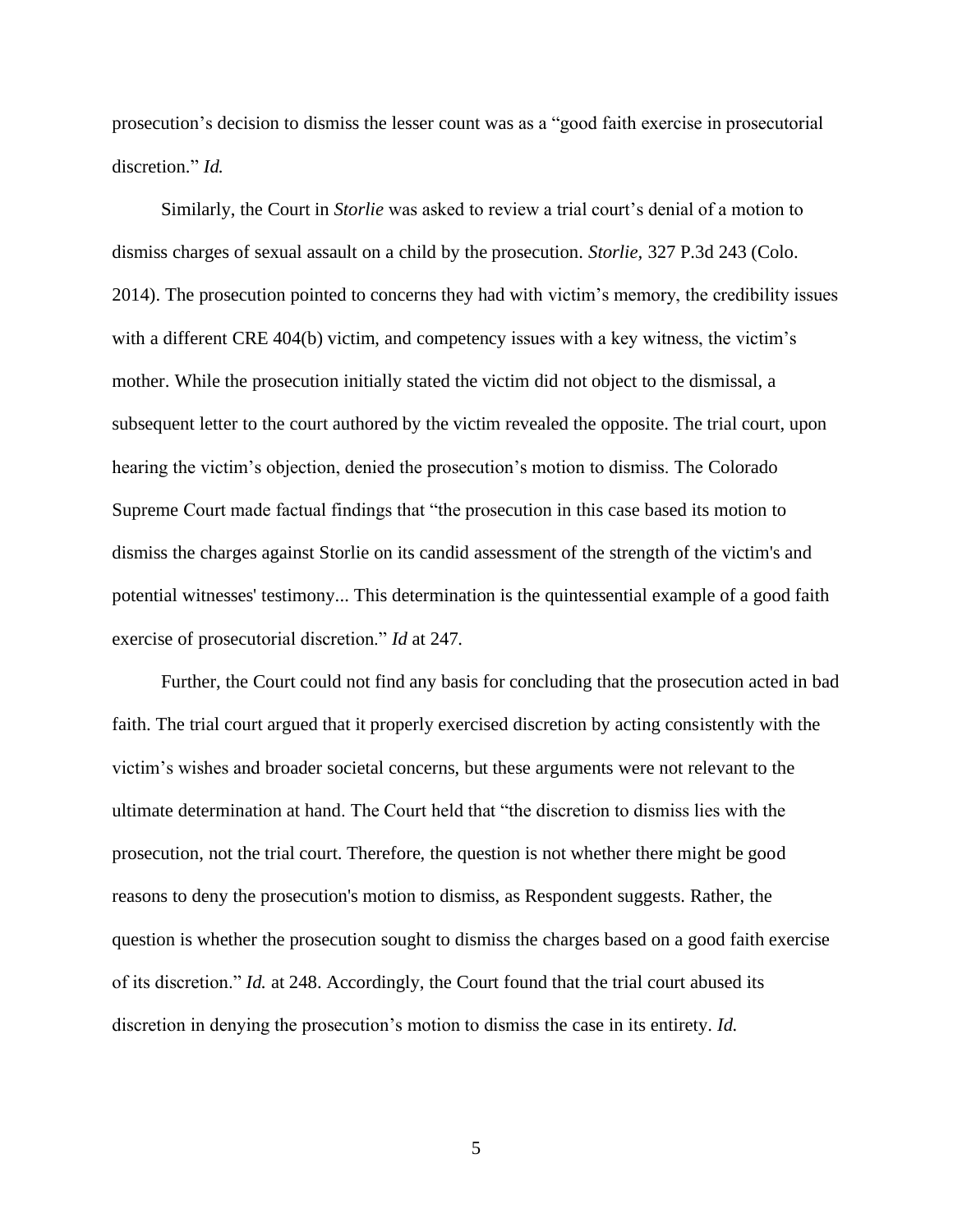#### **b. Effect of Dismissal Without Prejudice or Nolle Prosequi**

A dismissal has varied effects with regard to the final disposition of a case. In some instances, a dismissal will preclude further prosecution and in others it will not. A dismissal without prejudice, or *nolle prosequi*, is a formal declaration of record by the prosecutor that the government will not prosecute the current case further. It is a discharge without an acquittal and is not a bar to a subsequent prosecution for the same crimes. A *nolle prosequi* order is not the final disposition of a criminal case, but leaves the matter in the same condition as before the charges were filed. *People v. Small*, 631 P.2d 148, citing *Lawson v. People*, 165 P.771 (Colo. 1917). *See also People v. Lopez,* 946 P.2d 478 (Colo. 1997). Thus, the indictment against the defendant would function as a nullity upon its dismissal without prejudice.

Colorado rules mirror the federal rules on this subject. A dismissal properly taken under Federal Rule 48(a) is without prejudice, and within the period of the statute of limitations, a second indictment or information may be brought on the same charge. *See U.S. v. Terry,* 5 F.3d 874 (5th Cir. 1995); *U.S. v. Del Vecchio,* 707 F.2d 1214 (11th Cir. 1983); *U.S. vs Ortega-Alvarez,* 506 F.2d 455 (8th Cir. 1974). In fact, federal case law recognizes that there is a presumption in favor of dismissal without prejudice over a dismissal with prejudice. *U.S. v Florian,* 765 F. Supp. 2d 32, 36 (D.D.C. 2011). "The mere fact that a dismissal without prejudice leaves the door open to hypothetical future prosecution in this jurisdiction is not tantamount to prosecutorial harassment; were that the case, it is difficult to imagine when dismissal without prejudice would ever be appropriate." *Id* at 36.

In *Small*, the Colorado Supreme Court dealt with the issue of a case being refiled after dismissal of charges without prejudice, or *nolle prosequi.* Couched within a constitutional speedy trial argument, the Court assessed the reason for the delay in prosecution. The Court made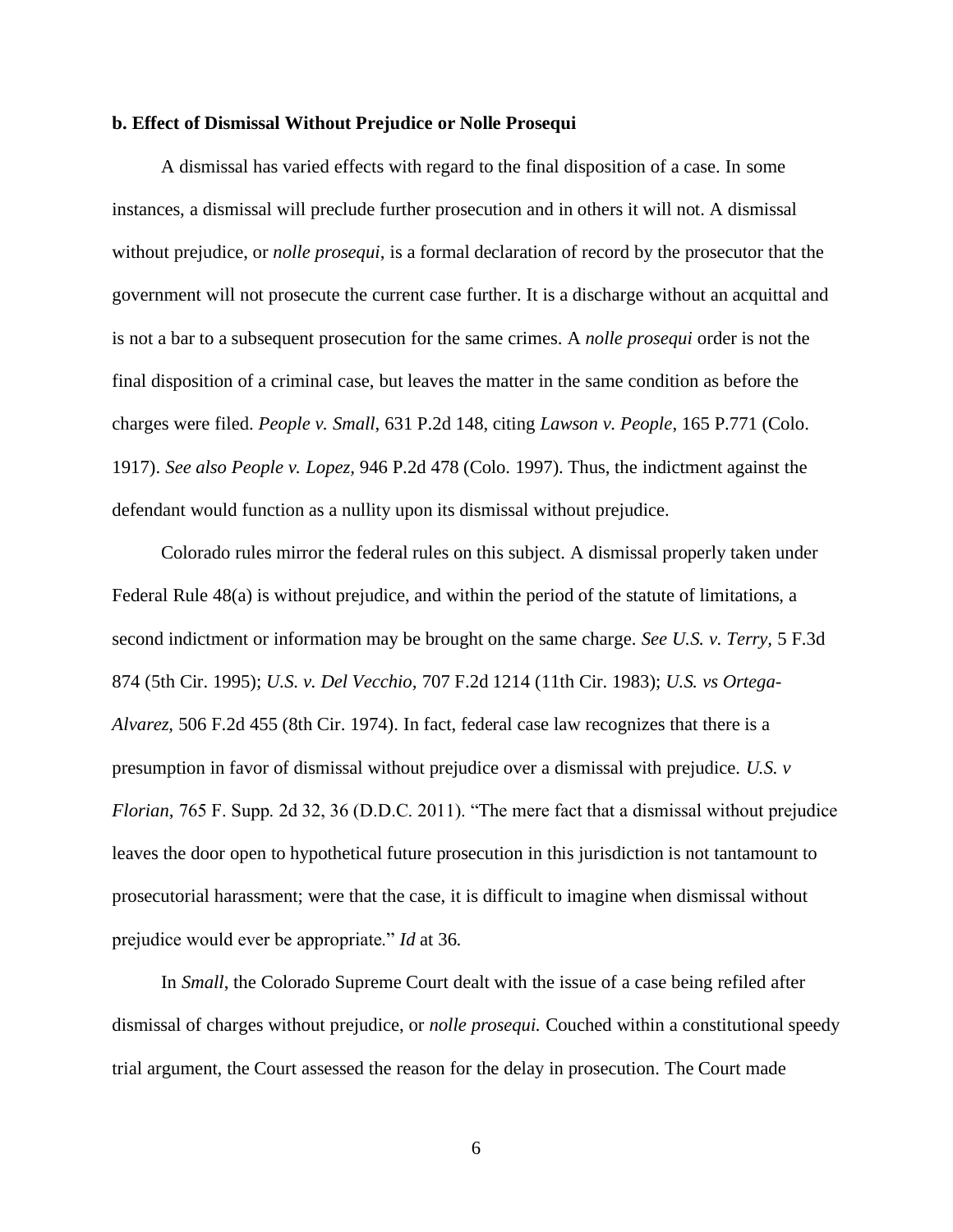factual findings that "[t]he dismissal of charges was here sought to allow further investigation of the underlying crime and to avoid putting the defendant in criminal jeopardy on evidence of uncertain credibility. The nolle prosequi motion was, in other words, in keeping with the prosecutor's duty to seek justice." *Small,* 631 P.2d 148, 155. *See also See People v. Elliston*, 508 P.2d 379 (1973). *See also* ABA Standards for Criminal Justice 3-1.1(b) and (c) (2d ed. 1980). A prosecutor has the discretion to seek the dismissal of charges, pending further investigation of a case, even if a defendant may be somewhat prejudiced as a result. *Arnold v. McCarthy*, 566 F.2d 1377 (9th Cir. 1978). The Court further held that "where delay is the product of valid investigative or prosecutorial purpose, is it not chargeable against the government. *Id.* Even after identical charges were refiled against the defendant based on new investigation, relevant speedy trial principles were not violated.

#### **IV. ARGUMENT**

#### **a. Good Faith Basis to Dismiss**

As an offer of proof, the People and law enforcement believe we are close to discovering the victim's body. The People were hopeful that the search for, and the discovery of, the victim's body would be concluded well before trial, but weather has complicated the efforts. Specifically, the area law enforcement has been focused on is in a remote and mountainous region nearby the Morphew residence. This area received a significant amount of snow over the winter months before a search could be completed. To date, the area has 5 feet of snow concealing the location where the People believe Ms. Morphew is located. As a result, the People cannot safely excavate this area and resolve this unanswered question.

By filing this motion, the People have complied with Rule 48(a); a motion to dismiss submitted in writing, publicly available, proffered in open court, and accompanied by a statement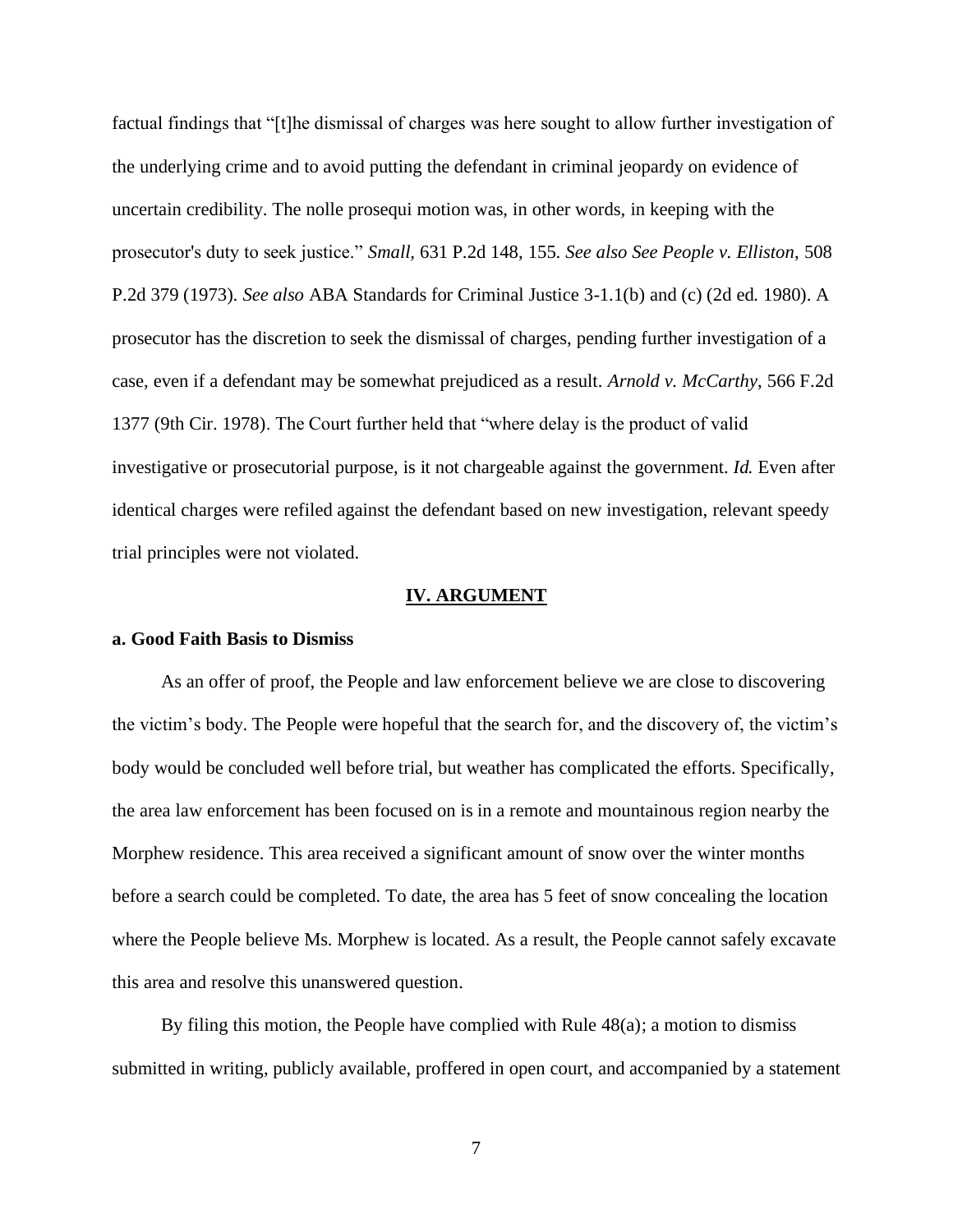summarizing the reasons for the action. Given the timing of this motion before trial, the Defense does not need to consent, and does not have standing to object. The Court need only resolve the question of whether or not this motion was filed in good faith, such that clear and convincing reasons exist which further the interests of justice for the public and the Defendant. Issues related to speedy trial, or any other outstanding litigation would not be relevant to the Court's determination at this juncture.

Here, the People have presented sufficiently reliable good faith reasons to dismiss without prejudice. First, the People believe that we are close to locating the deceased victim's body. The People's fundamental responsibility in the criminal justice system is not to gain a conviction, but to further the truth-seeking process and ensure equal justice. In typical homicide cases, the fact of the victim's death is rarely at issue, but in a case such as this, the most influential fact of consequence is whether or not Ms. Morphew is deceased. If the body proves to be there, further forensic examination could potentially inculpate or exculpate the Defendant, which is incredibly important evidence for the jury to hear in determining the merits of the case. Given the need to conduct further investigation to resolve these issues, this is a good faith basis to dismiss the current indictment.

Second, when this case was filed it was mainly premised on the Defendant's motive to harm the victim, his sole access to the victim at the exact time she was last communicating with anyone by phone, and his consistent dishonesty with law enforcement, which came to light given the truck telematics, phone, and location data recovered. The Court functionally excluded the People's best evidence to move forward in this case by severely limiting our expert's testimony. Even if the Court were to partially reconsider its position on the need for such severe sanctions at this late hour, the People would still be left without several key expert witnesses initially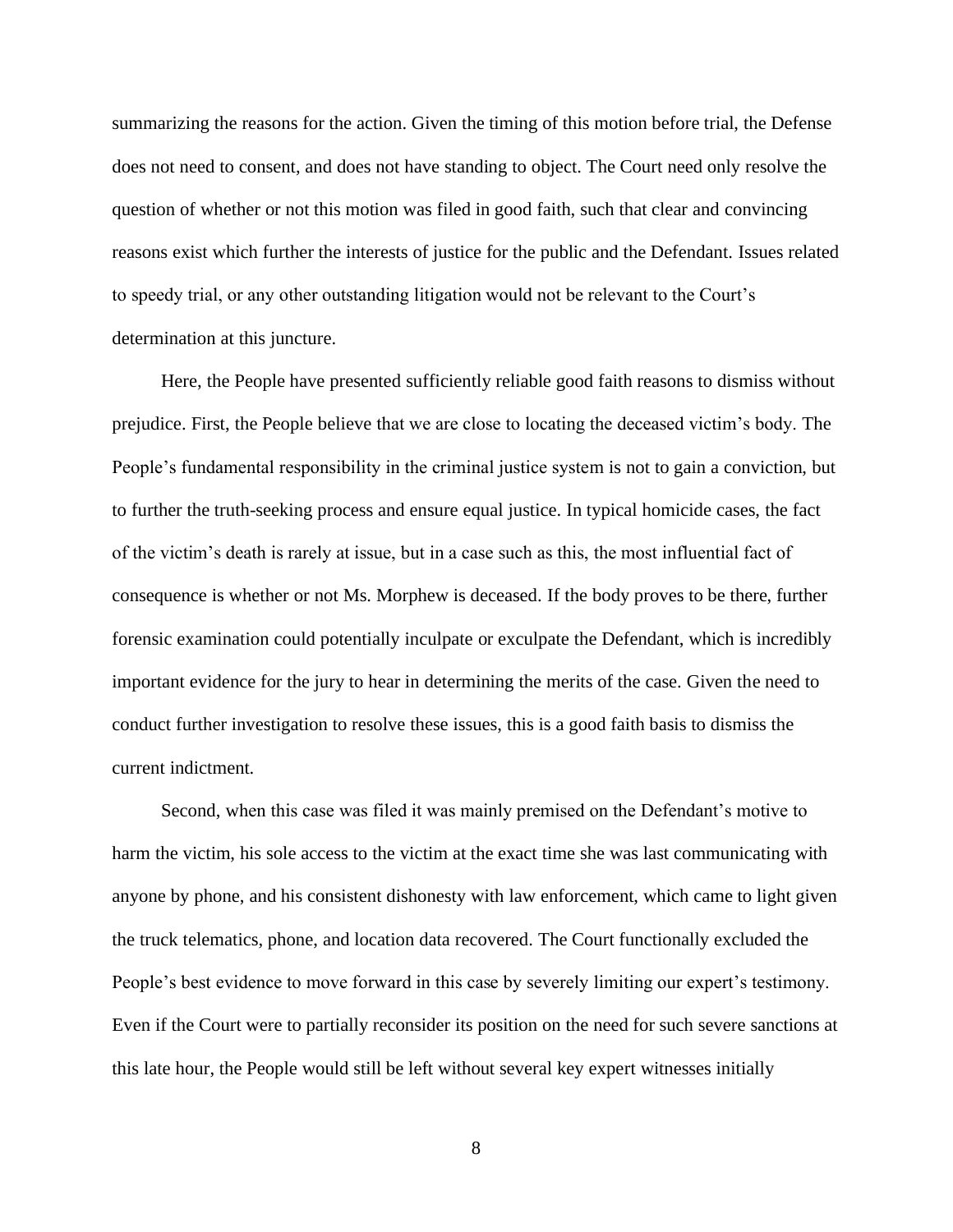endorsed. Without this crucial evidence, and without the victim's body, the People cannot move forward at this time in good faith. Ethics demand that prosecutors proceed to trial only in circumstances where a reasonable likelihood of success exists, which given the Court's current rulings and the uncertainty of any further rulings, is impossible to completely ascertain. This assessment of the remaining evidence is an additional, good faith basis for this motion to dismiss without prejudice.

#### **b. The Interests of the Public and Defendant are Furthered by Dismissal**

The ongoing investigation into the location of the body must be resolved to further the interests of the public. The public seeks a swift resolution of this case, but more than anything, seeks an indisputable answer as to whether or not Ms. Morphew is dead before her killer can be held accountable. This motion also protects the Defendant, as it spares him from a juries' fast approaching, and potentially unfavorable, verdict. The Defendant's bond would be discharged, and the case would be a nullity. In the event the case is refiled, the Defendant retains all of his rights to further litigation, and perhaps collateral estoppel on issues already decided. As such, the Defendant's position would be no worse, and perhaps even stronger, should the case ever be refiled.

The case law clearly articulates examples of bad faith; including, bribery, not liking the victim, or disagreeing with a juror panel selected before trial, none of which are present here. *Storlie,* 327 P.3d 243 (Colo. 2014). This dismissal does not serve to harass the Defendant in any way. Courts have consistently found that even refiling a case several times over is not enough to constitute harassment, and the mere act of dismissal is not enough to carry this burden. *See, Arnold*, 566 F.2d 1377 (9th Cir. 1978); *Small,* 631 P.2d 148, 155; *Elliston,* 508 P.2d 379 (1973). The procedure of dismissing without prejudice or *nolle prosequi* has been accepted in common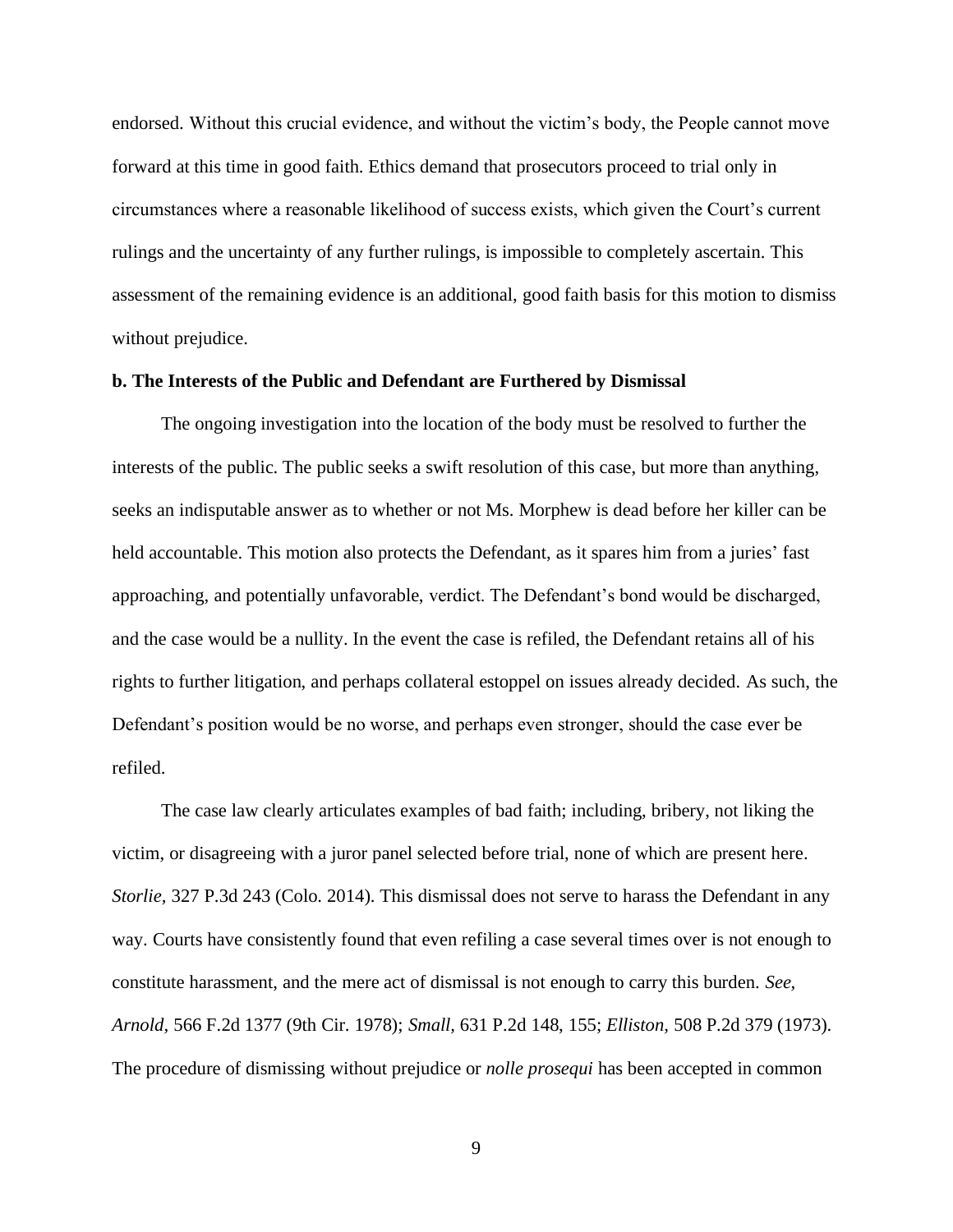law and statute for decades. More, it is a preferred means of proceeding when outstanding evidentiary questions exist. This dismissal places the case in a pre-filing posture, and is no more harassing of the Defendant than the circumstances before May of 2021.

## **c. Victim's Rights Contact**

The People spoke with Melinda Moorman-Baumunk, the victim's sister and primary representative for the Moorman family. Ms. Moorman-Maumunk relayed her agreement with the motion to dismiss, and expressed her wishes that we ultimately resolve absolutely whether or not her sister is dead, prior to further prosecution. The People also spoke with Andrew and David Moorman, the victim's brothers, they are also in agreement with this motion. For obvious reasons, the People have not endeavored to speak with Macy or Mallory Morphew, but would be happy to hear their position in Court.

As such, given the ongoing investigation, the state of the evidence, and the position of the victims, the People ask this court to dismiss the case at this time. This dismissal is in the best interests of justice, the People, and Defendant, and the public.

Dated: April 19, 2022 Respectfully submitted,

Linda Stanley District Attorney